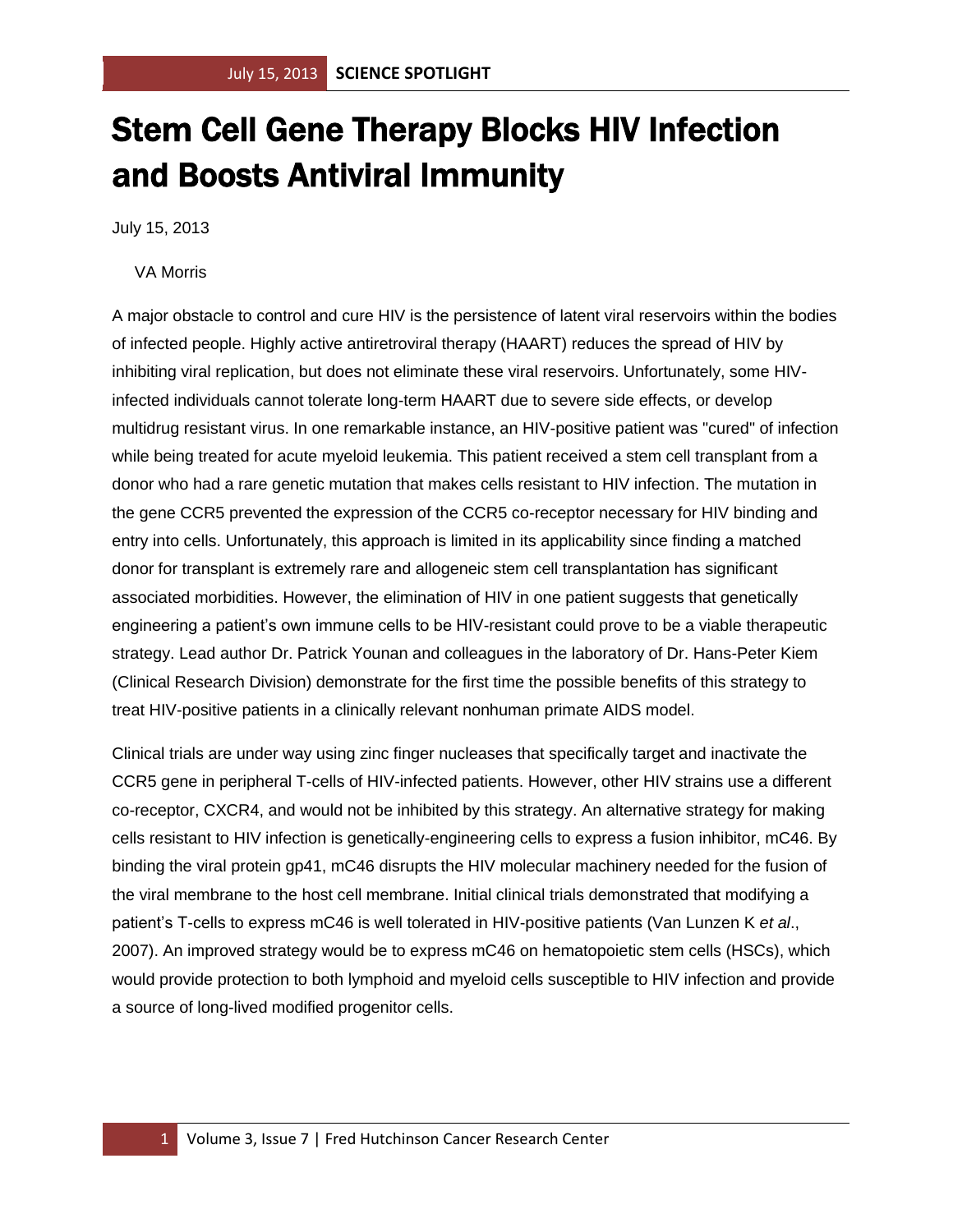Mouse models of HIV infection facilitate rapid functional testing of the gene-modified cells, but nonhuman primate models are necessary to determine the conditions necessary to achieve sufficient stem cell engraftment and long-term protection from HIV in humans. Younan *et al*. transplanted four pigtail macaques with genetically-modified HSCs with identical pre- and posttransplant conditioning regimens. Two animals received control HSCs and two animals received mC46-expressing HSCs. Both control and mC46-expressing HSC were engineered to express a chemotherapy-resistance gene and green-fluorescent protein (GFP) with a lentiviral vector to enrich for the modified cells *in vitro* by GFP and *in vivo* by chemotherapy treatment. This treatment allowed for sufficient numbers of modified cells to recover in the animal for two weeks before infection: one animal recovered with 20% modified CD4+ T-cells (mC46.1) and the other animal 55% (mC46.2).

All animals were infected with a highly pathogenic chimera HIV/SHIV strain that uses both CCR5 and CXCR4 as co-receptors. During the acute phase of the infection, there was an initial drop in mC46-modified T-cell numbers, most likely due to bystander mediated-apoptosis and not direct infection. Three weeks after infection, both mC46.1 and mC46.2 macaques increased mC46 modified CD4+ T-cells to greater than 90% of the total T-cell numbers, while no selective advantage was observed in the control animals. At five months after infection the researchers also found recovery of CD4+ T-cells that were not modified to express mC36.1 close to normal levels in the monkeys that received mC46.1-modified HSCs, a result not found in mouse AIDS models. A more moderate increase in unmodified CD4+ T-cells was observed in mC46.2 that could be due to the higher percentage of modified T-cells recovered before infections.

Strikingly, an enhanced immune response was observed in the mC46 transplanted macaques, with maintenance of SHIV-specific CD4+ T-cells and cytotoxic CD8+ T-cells, and antibody responses against the infected SHIV strain. Six months after SHIV-infection, serum samples showed neutralization of viral infection with more than four-fold activity in mC46 macaques versus controls. The researchers propose the preservation of SHIV antigen-specific CD4+ T cells can contribute to boosting the development of virus-specific memory CD8+ T-cells and neutralizing antibodies. Studies of human patients who are long-term non-progressors and elite controllers of HIV infection suggest that maintenance of HIV-specific CD4+ T-cells enhances the ability of the immune system to suppress viral replication. As such, the mC46 macaques did not show disease progression to AIDS in the absence of antiretroviral treatment. Plasma viremia was 320-fold lower in the mC46.1 at day 168, and 1,477-fold lower in mC46.2 at day 20 compared to their respective controls (*p*=0.02).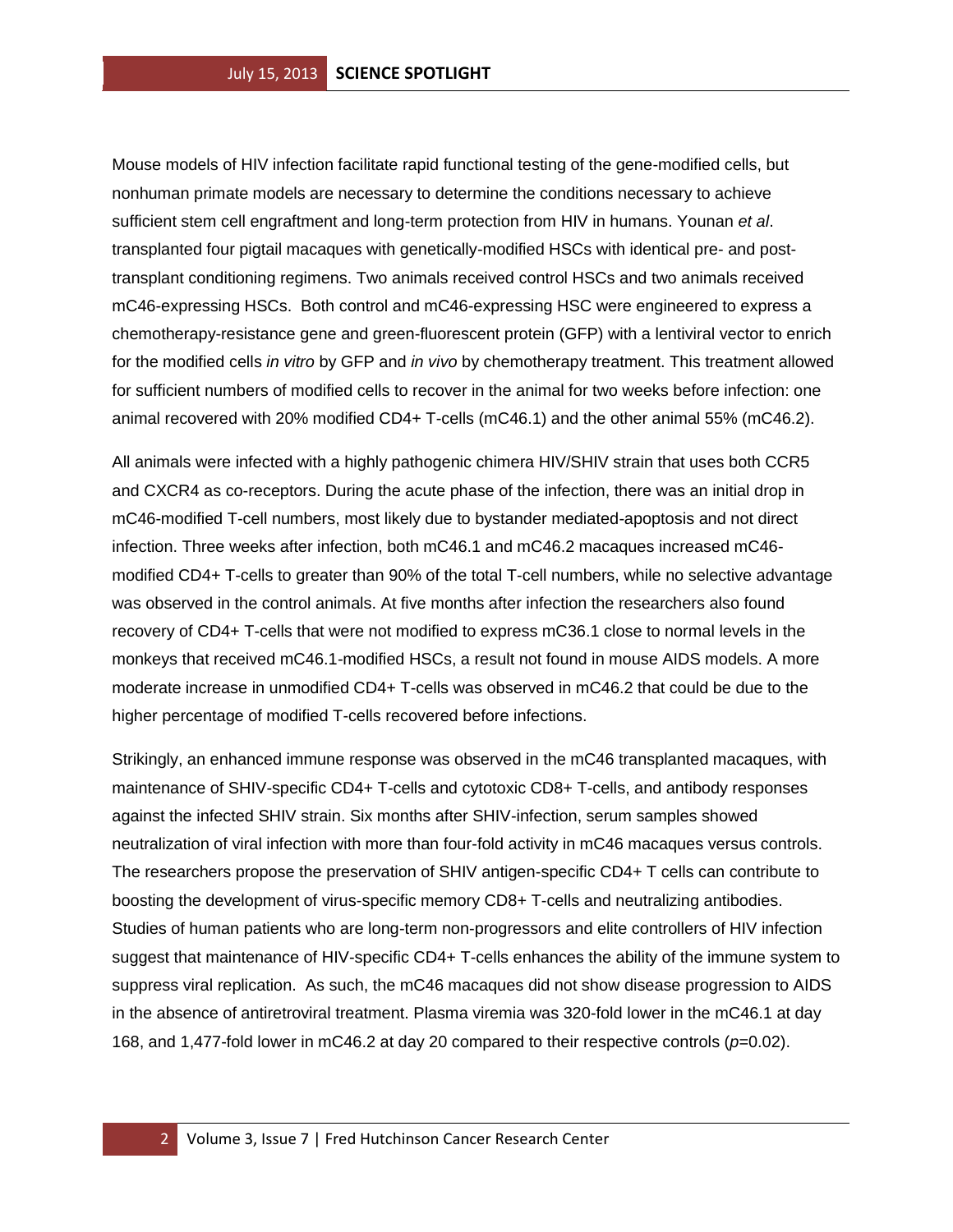According to Drs. Kiem and Younan, "these results suggest that genetically modifying hematopoietic stem cells not only results in the protection of gene-modified immune cell populations, but also provides these infection-resistant cells the opportunity to elicit an enhanced immune response against the virus." Since this study introduced modified stem cells before viral infection, it will be necessary to examine the protective effect in animals infected with SHIV/HIV prior to transplant. Realistically, human treatment of this nature would be initiated after initial infection. Notably, mC46 is structurally similar to the FDA-approved fusion inhibitor enfuvirtide. HIV can mutate and become resistant to the effects of enfuvirtide in the absence of additional antiretroviral therapies in humans; therefore, it is possible that mC46-modified immune cells may also elicit HIV strains resistant to mC46 binding. Nevertheless, Drs. Kiem and Younan provocatively ask, "Is it possible that by rendering immune cells resistant to infection and enhancing the immune response to HIV that we may be able to develop strategies to also eradicate HIV?"

[Younan PM, Polacino P, Kowalski JP, Peterson CW, Maurice NJ, Williams NP, Ho O, Trobridge GD,](http://www.ncbi.nlm.nih.gov/pubmed/23719296?otool=fhcrclib)  [Von Laer D, Prlic M, Beard BC, Derosa S, Hu SL, Kiem HP.](http://www.ncbi.nlm.nih.gov/pubmed/23719296?otool=fhcrclib) 2013. Positive selection of mC46 expressing CD4+ T cells and maintenance of virus specific immunity in a primate AIDS model. *Blood*. Epub ahead of print; doi: 10.1182/blood-2013-01-482224.

Also see: [Kiem HP, Jerome KR, Deeks SG, McCune JM.](http://www.ncbi.nlm.nih.gov/pubmed/22305563?otool=fhcrclib) 2012. Hematopoietic-stem-cell-based gene therapy for HIV disease. Cell*Stem Cell* 10:137-47.

[van Lunzen J, Glaunsinger T, Stahmer I, von Baehr V, Baum C, Schilz A, Kuehlcke K, Naundorf S,](http://www.ncbi.nlm.nih.gov/pubmed/17356541?otool=fhcrclib)  [Martinius H, Hermann F, Giroglou T, Newrzela S, Müller I, Brauer F, Brandenburg G, Alexandrov A,](http://www.ncbi.nlm.nih.gov/pubmed/17356541?otool=fhcrclib)  [von Laer D.](http://www.ncbi.nlm.nih.gov/pubmed/17356541?otool=fhcrclib) 2007. Transfer of autologous gene-modified T cells in HIV-infected patients with advanced immunodeficiency and drug-resistant virus. *Molecular Therapy* 15:1024-33.